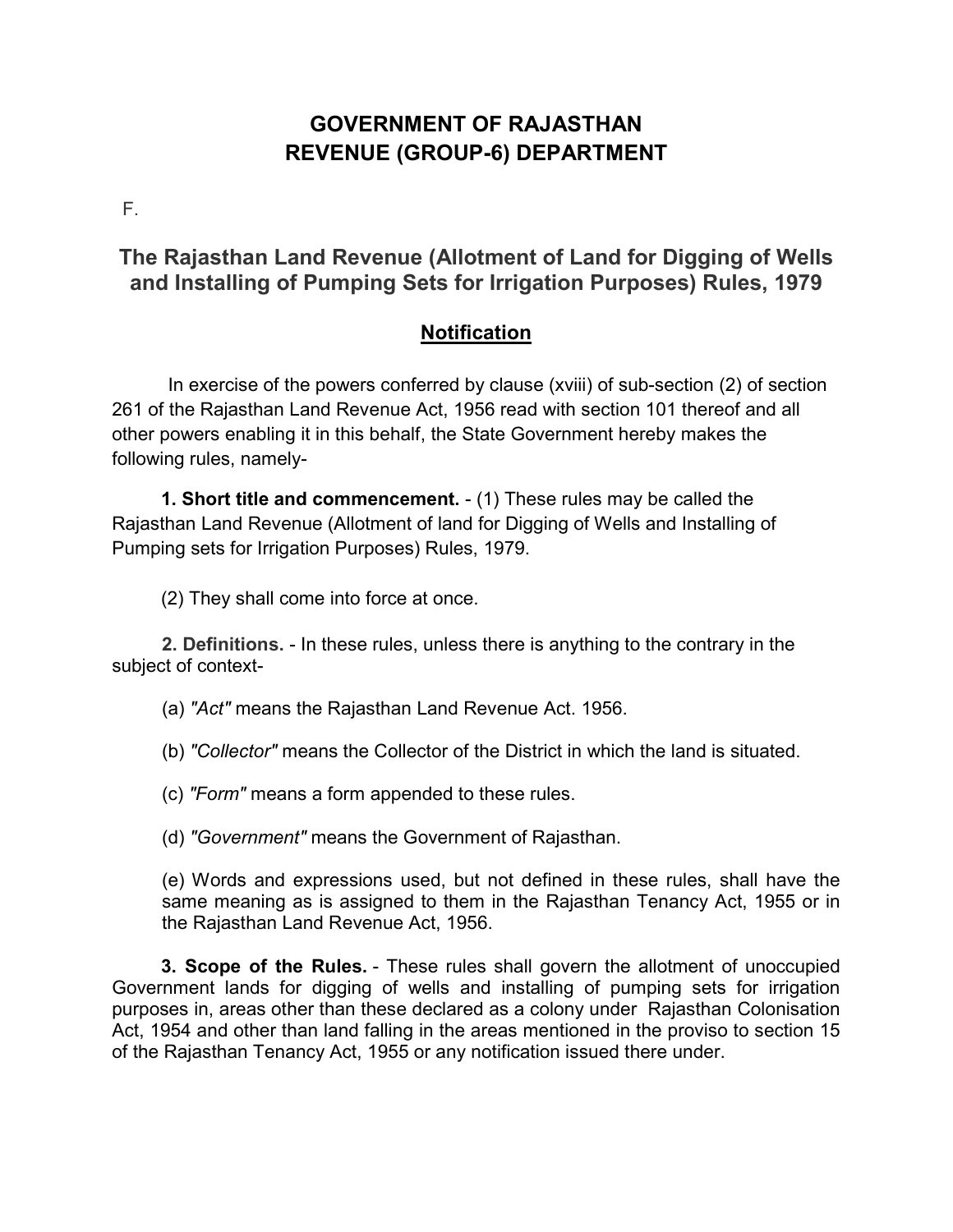**4. Land not available for allotment under these rules.** - The following categories of lands shall not be available for allotment under these rules, namely-

- (i) Lands mentioned in section 16 of the Rajasthan Tenancy Act, 1955:
- (ii) Lands demarcated as landing grounds for aircrafts:
- (iii) Land reserved for village forests constituted under section 28 of the Rajasthan Forests Act, 1953:
- (iv) Small Baras or lands reserved for thrashing grounds adjoining, or close to the Abadi of a village:
- (v) Lands within-
	- (a) a radius of three miles of municipal limits of cities having a population of five lacs or more:
	- (b) a radius of two miles of municipal limits of towns with a population of two lacs or more but below five lacs:
	- (c) a radius of one miles of municipal limits of towns with a population of one lac or more but below two lacs:
	- (d) municipal limits of any other town:
	- (e) one hundred yards of railway fencing: or
	- (f) fifty yards from the centre of national highway or any other mettled or gravelled road:
	- (vi) Lands declared as saline areas under the Rajasthan Land Revenue (Saline Areas Allotment) Rules, 1970; or
	- (vii) Lands reserved for allotment under any special Rules for the allotment of land.

**5. Declaration of land for digging of wells and installing of Pumping Sets.** - The Collector may, from time to time, declare any land specifying its location, Khasra No. area and other particulars to be land reserved for digging of wells or for installation of Pumping Sets and upon such a declaration it shall be reserved and be available for allotment under these rules:

Provided that land to be reserved for digging of wells shall ordinarily be Government land recorded as Gair mumkin.

Provided further that the lands to be reserved for the purpose of pumping set shall be such lands as are situated near river beds.

**6. Nature and Extent of land to be allotted.** - (1) under these rules the maximum areas to be allotted shall be 5 Biswas.

- (2) The allottee shall have agricultural land situated in the vicinity of land reserved under rule 5.
- (3) Allotment under these rules may be made to an individual or to several individuals collectively.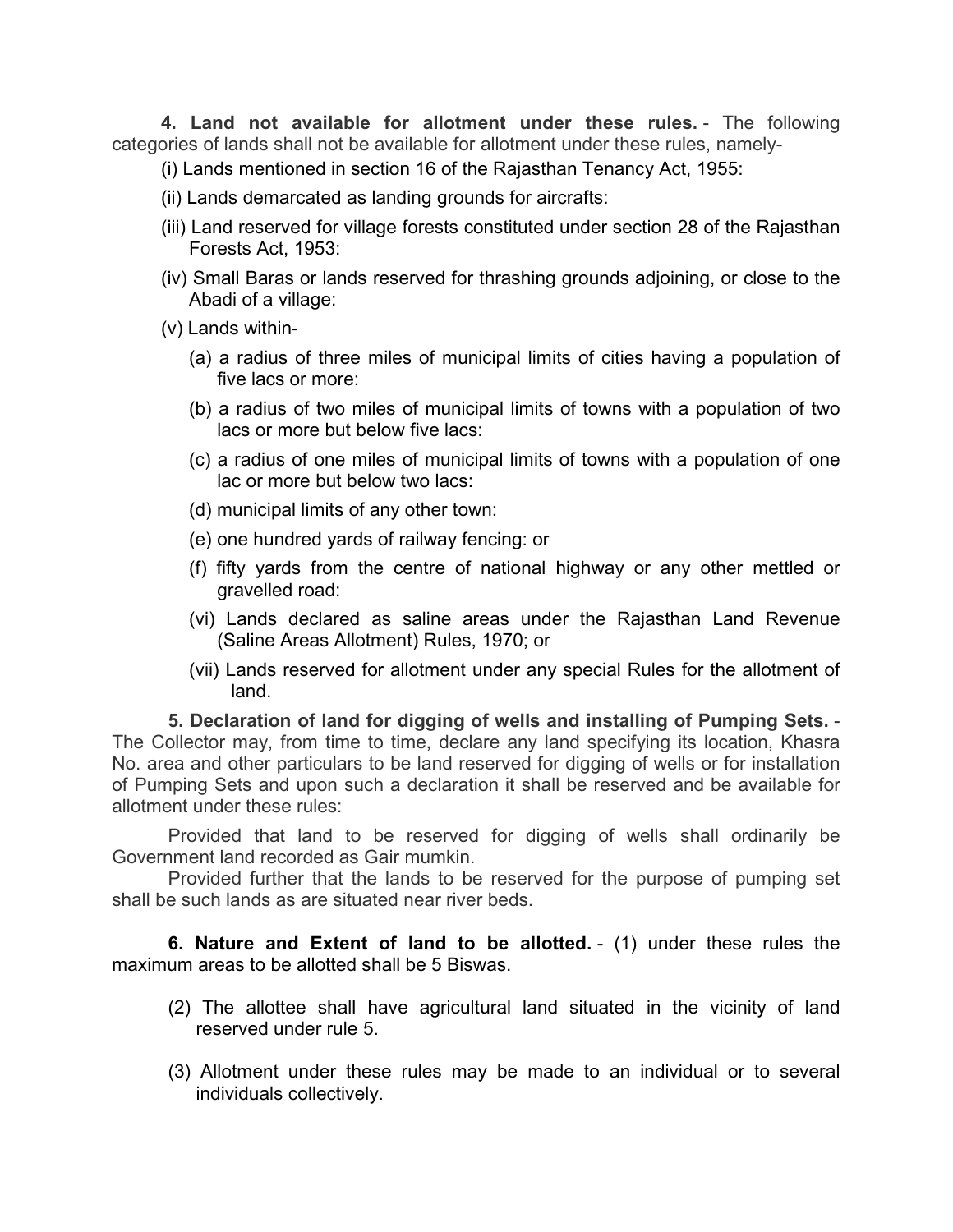- **7. Conditions of allotment.** All allotment of land under these rules shall be subject to the following conditions-
- (i) the land shall be given on Lease:
- (ii) one time lease money, equal to the price at the prevalent rates, recommended by the District Level Committee constituted under clause (b) of rule 2 the Rajasthan Stamps Rules, 2004, or the rates approved by the inspector general of stamps under sub rule (1) or rule 58 of the Rajasthan Stamps Rules, 2004, or the rates determined by the State Government under sub-rule (2) of rule 58 of Rajasthan Stamp Rules, 2004 whichever is higher, shall be charged:
- (iii) the lease shall be for a period of twenty years, or for so long as the lessee uses the well or the pumping set for purpose of irrigation, whichever is less, renewable at the end of twenty years for further similar periods. Government may terminate the lease earlier than the period of lease when considered necessary, after giving an opportunity of being heard to the lessee:
- (iv) the lessee shall have no right to sell, lease or sublet any portion of the land to any person or body of persons without the previous sanction of the Government:
- (v) the land shall be used only for the purpose for which it has been let out and for such allied purposes as are required for the lifting of water and its supply to the field to be irrigated:
- (vi) no permanent structure or buildings, except well and pump house shall be erected on the land without the previous sanction of the Government:
- (vii) the allottee shall have to dig the well or install a pumping set as the case may be within two years of the allotment:
- (viii) on failure to fulfill any of the terms and conditions of lease, the lease shall be liable to cancellation and the land shall be taken back by the Government and in the event of such resumption, the lessee shall not be entitled to any compensation for any structure etc. that he may have put up.

**8. Lease Deed.** - The Lessee shall execute a lease deed in Form 'A' within a fortnight of the sanction of the allotment.

**9. Issue of proclamation inviting application for allotment.** - The Collector shall issue a proclamation inviting applications for allotment of land for digging wells and installing pumping sets. Such proclamation shall give necessary details of the land available for allotment and shall be published in such local Newspapers or otherwise as the Collector may decide.

**10. Application for allotment of land.** - (1) Application for allotment of land under these rules shall be made, in Form "B" to the Collector.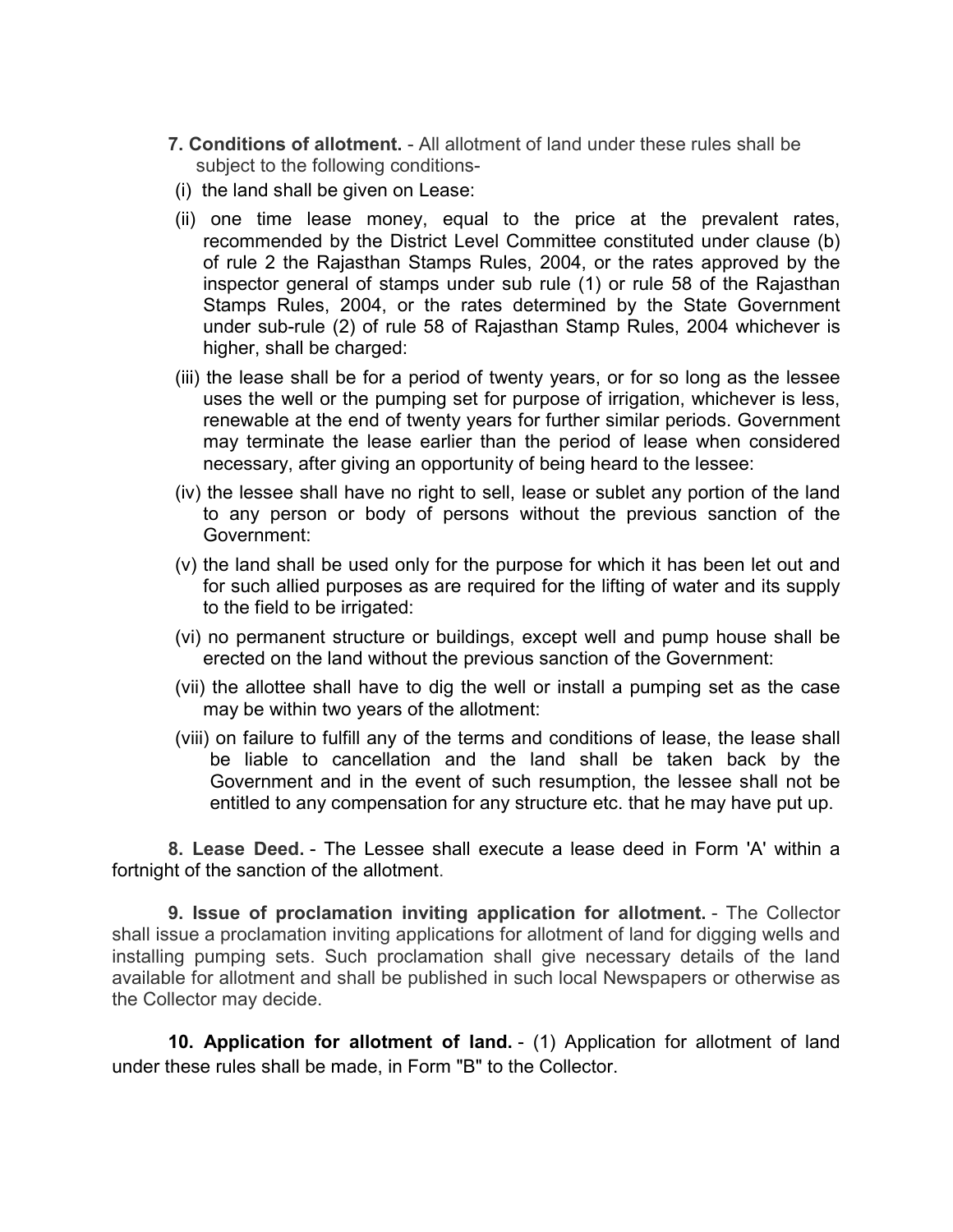(2) All applications for allotment shall be verified as a plaint under the Code of Civil Procedure. 1908.

(3) An application for allotment may be presented in person to the Collector or may be sent by registered post. The Collector shall get the particulars given in each application verified with the entries existing in the annual registers/or in Tehsil records and may make such enquiries, as he deems fit with regard to the application of eligibility and other concerned matters.

**11. Enquiry and Disposal of application.** - (1) The Collector may either reject the application after giving an opportunity of being heard to the application or sanction the allotment.

(2) If the allotment is sanctioned, an order on Form 'C' [x x x] shall be issued and the Tehsildar shall be directed to arrange to realise the lease money and enforce fulfillment of the terms and conditions contained in the rules.

(3) Every application for allotment under these rules shall ordinarily be disposed of within three months from the date of receipt.

**12. Order of priorities for allotment.** - (1) If there is only one applicant for a particular land, it shall be allotted to him.

(2) If there are more than one applicant for the same land, the allotment shall be made keeping the following factors in view-

- (a) Proximity of the agricultural land of the applicant to the land of which allotment is sought.
- (b) Priority will be given to applicants for collective allotment over individual applicants.

**12A. Regularisation.** - If any person constructs a well or installs a pumping set on unoccupied Government land or pasture land and proceedings against him have been initiated by the Tehsildar under section 91 of the Act, the Collector or any other officer authorised in this behalf by the State Government, on an application or report of the Tehsildar. after making necessary enquiry, arrives at the finding that the well has been constructed of the pumping set has been installed for genuine irrigation or drinking water purposes and it does not adversely affect the interests of any person having land in the vicinity, the Collector or such authorised officer may allot the land to such person on the condition mentioned in rule 7.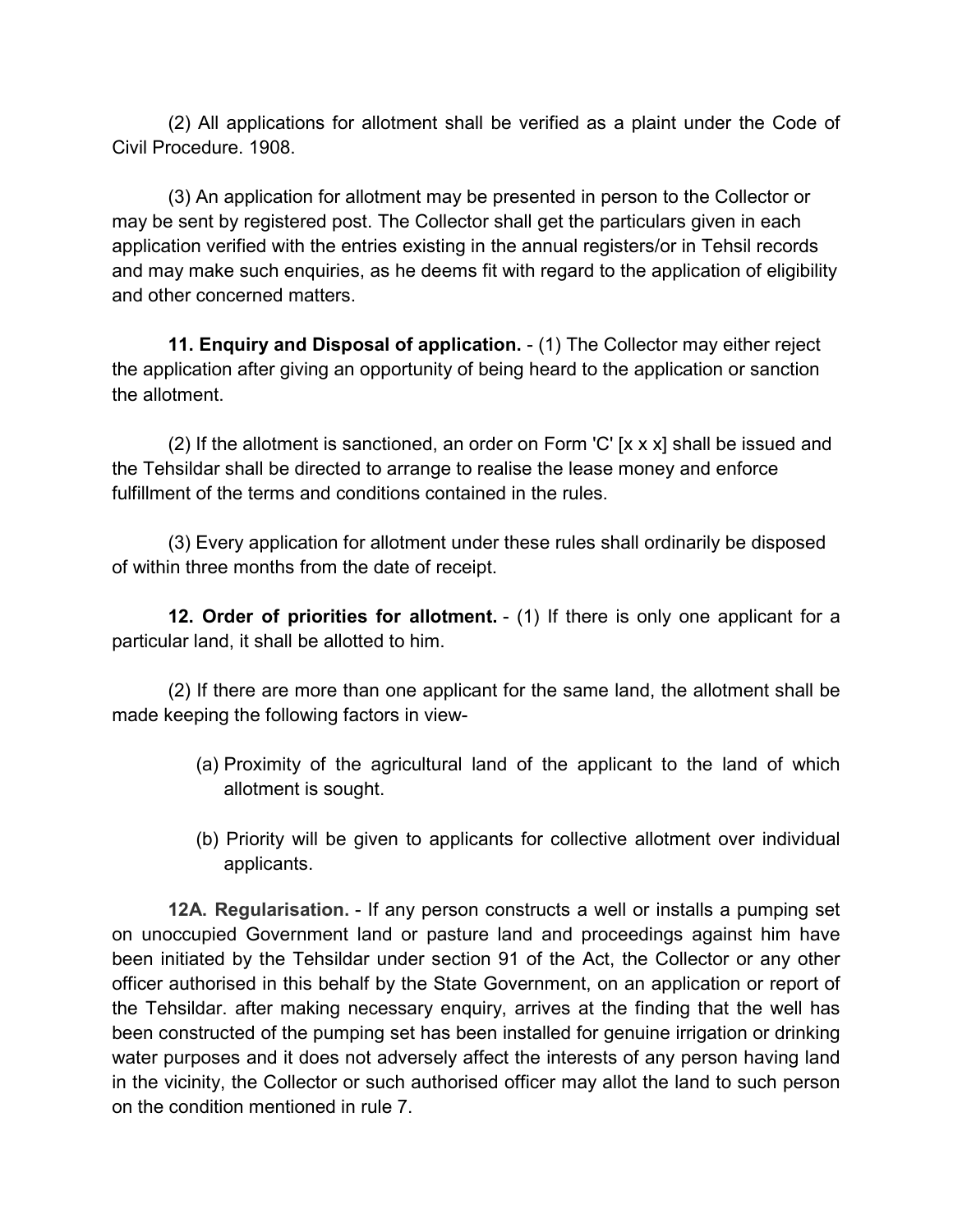**13. Cancelling order of declaration of land for digging of wells and installing of pumping Sets. -** The Collector may, on being satisfied that the land declared to be reserved for allotment for digging of wells and installing Pumping Sets under rule (5) is not fit for allotment under these rules or has later on become unfit for such use, cancel the order of declaration made under that rule.

#### **Form 'A'**

#### (See Rule 8)

#### **Lease Deed**

This Lease made on the...............day of...............between the Governor of the State of Rajasthan (hereinafter called 'the Lessor' which expression shall unless excluded by subject or context, include his successors in office and permitted assigns) of the one part and Shri...............Son of Shri................resident of...............Tehsil............... District.................(hereinafter called "the Lessee", with expression and assigns) of the other part.

Whereas the lessee has applied to the Lessor for allotment of land for digging a well/installation of a pumping set in the land described in the schedule hereto:

And Whereas the Lessor has agreed to grant the lessee of the said land to the Lessee for 10 years on the terms and conditions hereinafter appearing;

Now This Deed Witnesses As Follows -

- 1. In pursuance of the aforesaid agreement and in consideration of a sum of Rs................ (Rupees ...............only) as lease money paid before the execution of this deed (the receipt of which sum the Lessor hereby acknowledges) and of the covenants hereinafter conatained the Lessor hereby demises to the Lessee, the land detailed and described in the schedule hereto and thereon shown with its boundaries coloured in red (hereinafter referred to as the demised land) to hold the same up to the Lessee from.... the day of..... for a period of 10 years.
- 2. The parties hereto hereby mutually agree as follows-
	- (i) That the Lessee will during the continuance of this lease, pay all rates, taxes and charges of every description now payable or hereinafter to become payable in respect of the demised land or the buildings elected thereupon by the lessee.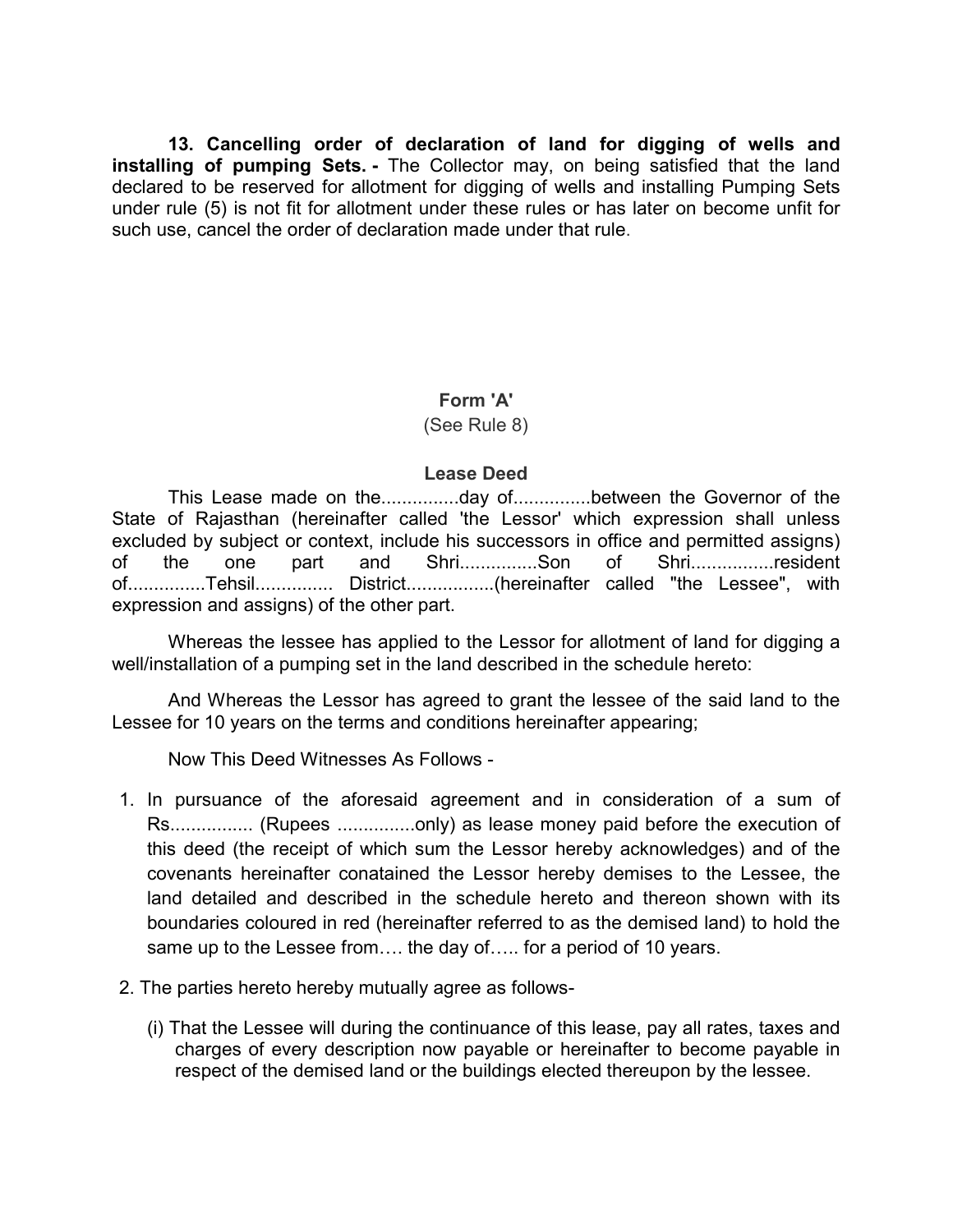- (ii) The terms and conditions of the lease may be revised by the State Government after every 10 years.
- (iii) The lease shall be subject to the provisions contained in the Rajasthan Land Revenue (Allotment of land for digging of wells and installing of pumping sets for irrigation purposes) Rules. 1979.
- (iv) That the lessee will not, without the previous consent in writing of the lessor use of permit these of demised land for any purpose other than that for which it is leased out.
- (v) That if at any time dispute, doubt or question shall arise between the parties hereto touching the interpretation, meaning of effect of this deed or any clause thereof or their respective rights and liabilities hereunder, the same shall be referred to the arbitration of the Revenue Secretary to the Government of Rajasthan, Jaipur whose decision thereon shall be final and binding on the parties.

In witness the parties hereto have signed this deed on the day and year first above written.

Signed by the Lessee Signed by..........................for and on behalf of the Governor

#### **Witness**

## **Witness**

| ៴៴៲៶៲៲ច១១ |  |  |
|-----------|--|--|
| (2).      |  |  |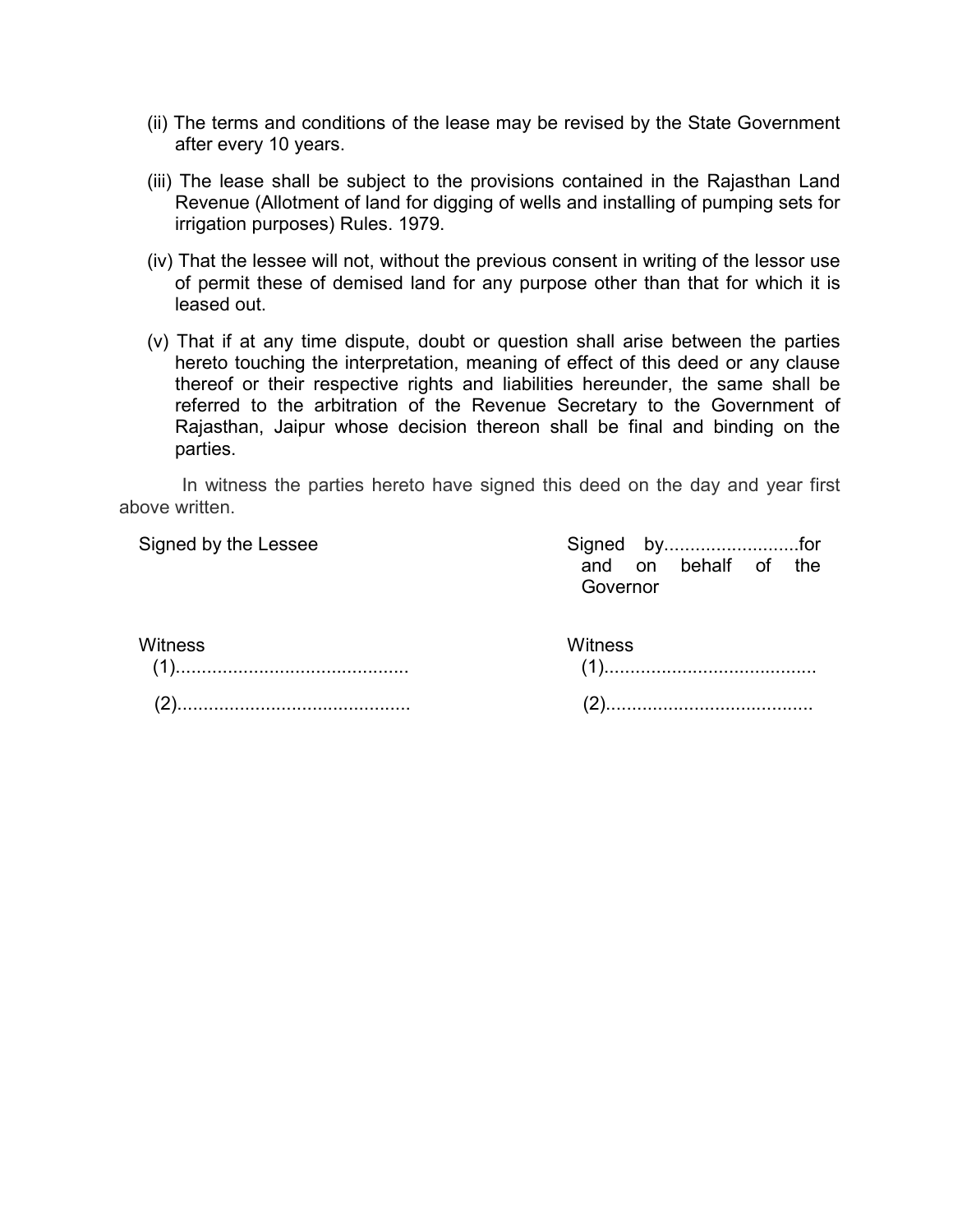#### **Schedule and Plan Form 'B'** (See Rule 9)

#### **Application For Allotment of Land**

To, The Collector, District..............

I hereby apply under rule 9 of the Rajasthan Land Revenue (Allotment of Land for digging of wells and installation of pumping sets for irrigation purposes) Rules, 1979 for allotment of digging of a well/installation of a pumping set.

- (2) The required particulars are given below-
	- (i) Name of the applicant with parentage and address...........
	- (ii) Particulars of land
		- (a) Name of the Village/Town with name of the Tehsil.
		- (b) Khewat Number, if any
		- (c) Khasra Number.
		- (d) Classification of land,
		- (e) Area.
		- (f) Annual Land Revenue,
		- (g) Use to which the land was put during the last three years.
	- (iii) Actual area for which allotment is sought.
- 3. That the applicant is a Khatedar tenant of land situated in the vicinity of the land now applied for and particulars of which are as under-
- 4. I hereby certify that the information given above are correct according to my knowledge and belief and 1 hereby bind myself to pay the necessary. Premium and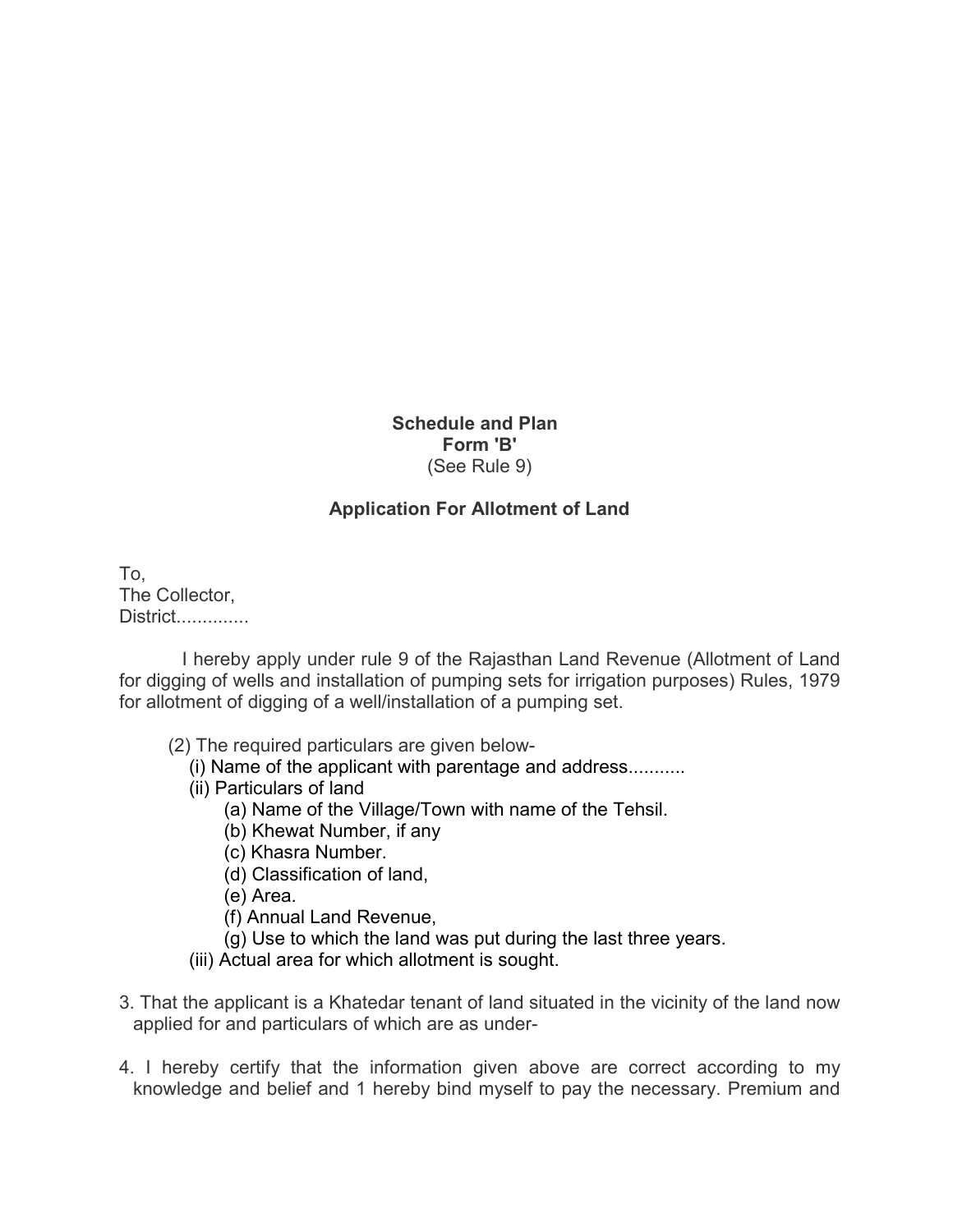abide by the conditions on which the land is allowed to be used for digging of well and installing of pumping set for irrigation purpose.

Witness...................<br>Date.....................

Signature of applicant

### **Register of Applications For Allotment of Land For Digging of Wells and Installing of Pumping Sets For Irrigation Purposes**

Tehsil................... District

| S.No.                                                       | Name of the applicant with parentage,<br>residence, occupation and age |               |         |                          | Date & Time of received of<br>application |  |   |    |
|-------------------------------------------------------------|------------------------------------------------------------------------|---------------|---------|--------------------------|-------------------------------------------|--|---|----|
|                                                             |                                                                        |               |         |                          |                                           |  |   |    |
| Particulars of the land of which<br>allotment had been done |                                                                        |               | Revenue | Final<br>or rent Remarks | Orders                                    |  |   |    |
|                                                             | Khasra No.                                                             | Khewat<br>No. | Area    |                          | Soil<br><b>Classification</b>             |  |   |    |
|                                                             |                                                                        | 5             |         |                          |                                           |  | 9 | 10 |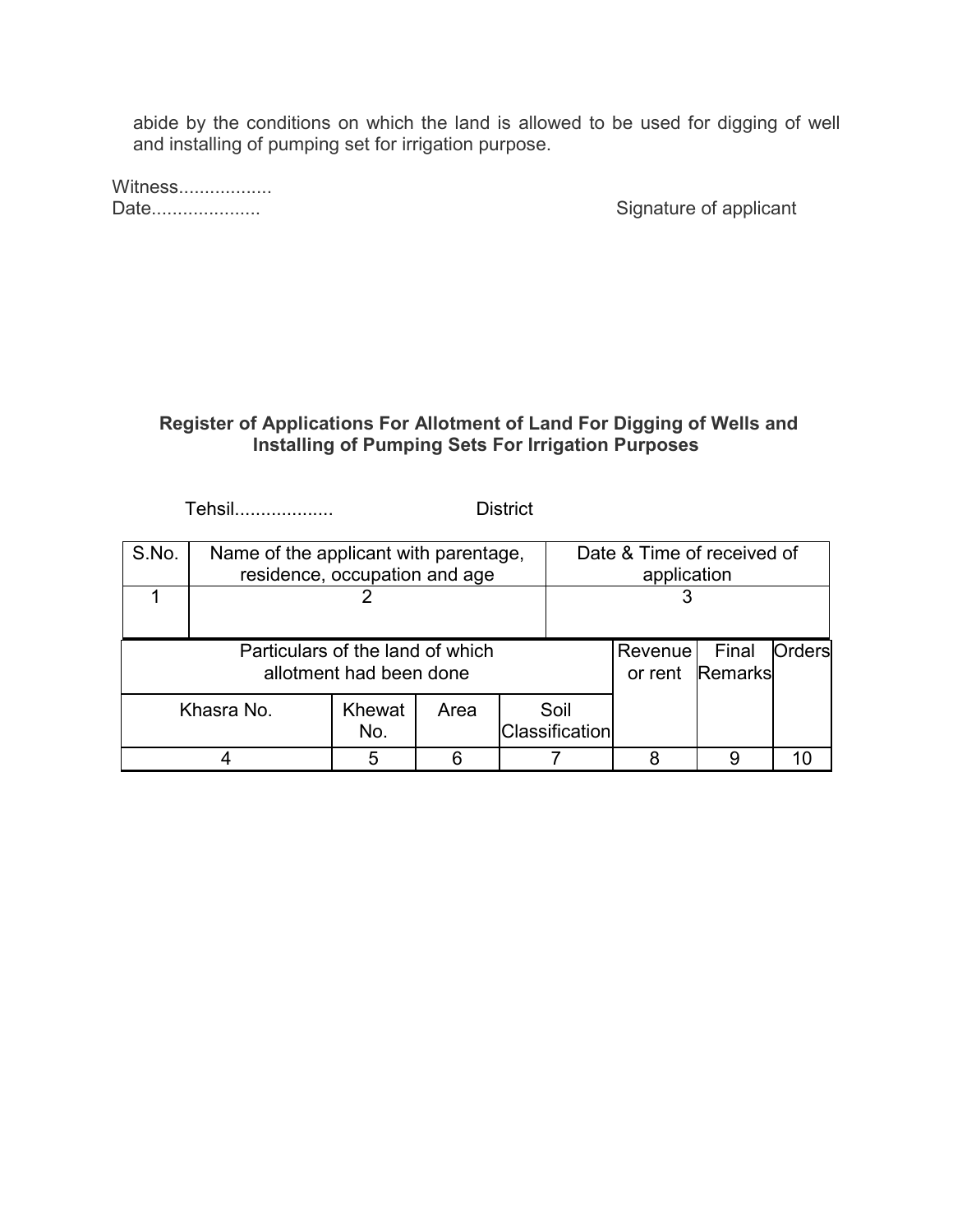#### **Form 'C'**

(See Rule 10)

### **Form of Order**

**Subject.** - (Allotment of Land of Digging of Wells and Installing of Pumping Sets for Irrigation Purposes) Rules, 1979.

I,................Collector, district........ hereby accord sanction to the allotment of the land particulars whereof are given below to Shri..............Son of.............resident of...........for the digging of well/installing of pumping set for irrigation purposes on the terms and conditions mentioned below-

(1) Particulars of land-

- (i) Name of village, with name of Tehsil.
- (ii) Khasra No. (iii) Soil class (iv) Area

(2) Lease money shall be payable.................

(3) Period /years with effect, from...................................(date)

(4) The allottee shall deposit lease money for one year in advance in Tehsil...........within three days of this order and in future lease money as mentioned above shall paid every year on................(date).

(5) If lease money for any year is not paid on the date mentioned it shall be realised as an arrear of rent and this allotment order may be cancelled and thereafter proceedings under Section 91 of the Rajasthan Land Revenue Act. 1956 (Rajasthan Act 15 of 1956) may be started.

(6) The allottee shall be deemed to have understood the provisions of the rules and to have agreed to abide by the terms and conditions of this order.

> Sd/- Collector of........District....

Copy to Shri........Son of....................[Allottee].

Copy to Tehsildar....................for necessary action. He should realise the lease money as above and see that the terms and conditions are enforced.